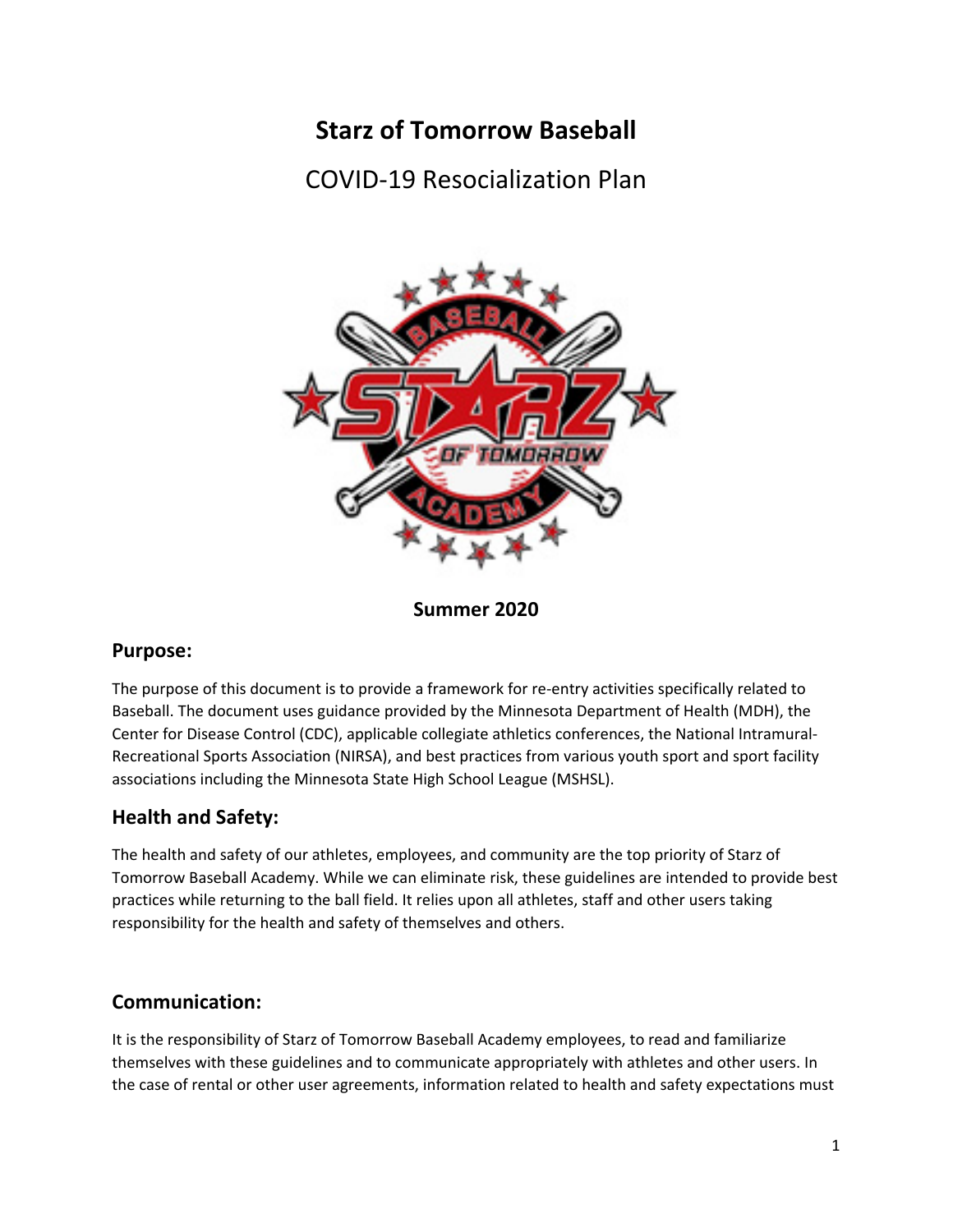be provided to and confirmed by users. Appropriate signage should be posted to remind users of policies and expectations.

# Contact:

Questions or concerns should be directed to:

Starz of Tomorrow Baseball Academy: Pat Dolan (patdolanbaseball@gmail.com or 320-333-3336)

## **GENERAL EXPECTATIONS**

### **Return Procedures:**

- Athletes, coaches or staff with any symptoms or illnesses should not participate in any athletics/work activities and should not be in the facilities during this time.
- Each athlete will be provided, and confirm receipt by signature, education information for COVID-19 including the following:
	- **Symptoms:** Fever, chills, cough, shortness of breath/difficulty breathing, sore  $\bullet$ throat, muscle/body aches, excessive fatigue, nausea, vomiting, diarrhea, abdominal pain, headache, loss of taste or smell)
	- **Close contact** is defined as:  $\bullet$ a) Being within approximately 6 feet (2 meters) of a COVID-19 case for a prolonged period of time; close contact can occur while caring for, living with, visiting, or sharing a healthcare waiting area or room with a COVID-19 case b) Having direct contact with infectious secretions of a COVID-19 case (e.g., being coughed on)
	- Self-observation: people should remain alert for subjective fever, cough, or difficulty breathing. If they feel feverish or develop cough or difficulty breathing during the self-observation period, they should take their temperature, self-isolate, limit contact with others, and seek advice by telephone from a healthcare provider or their local health department to determine whether medical evaluation is needed.
	- Self-monitoring: people should monitor themselves for fever by taking their temperatures twice a day and remain alert for cough or difficulty breathing. If they feel feverish or develop measured fever, cough, or difficulty breathing during the self-monitoring period, they should self-isolate, limit contact with others, and seek advice by telephone from a healthcare provider or their local health department to determine whether medical evaluation is needed.
	- **Quarantine:** the separation of a person or group of people reasonably believed to  $\bullet$ have been exposed to a communicable disease but not yet symptomatic, from others who have not been so exposed, to prevent the possible spread of the communicable disease.
	- **Isolation:** the separation of a person or group of people known or reasonably believed to be infected with a communicable disease and potentially infectious from those who are not infected to prevent the spread of the communicable disease.